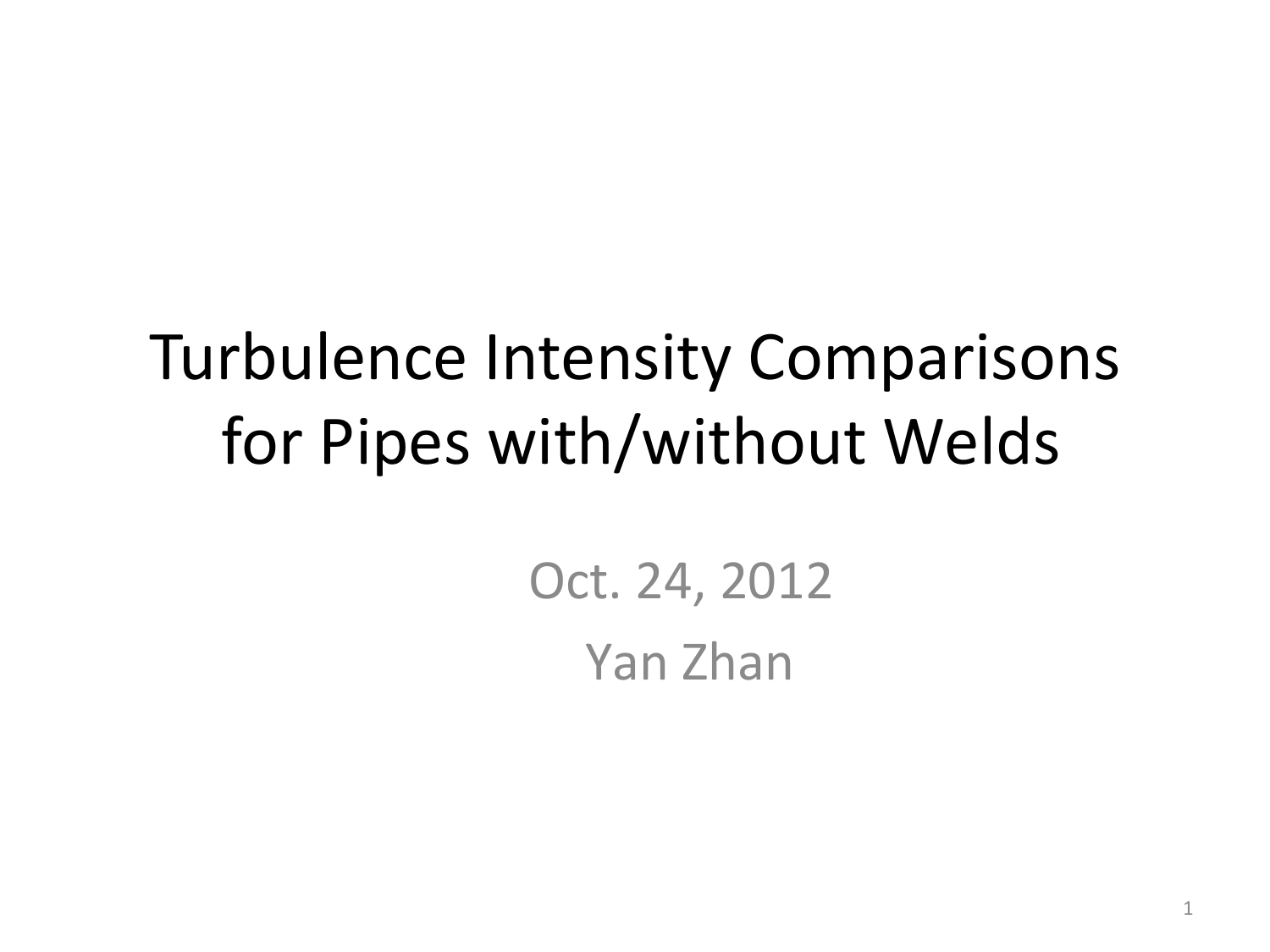# **Outline**

- Line Plot of TI at the Pipe Exit
- Contour of Turbulence Intensity (Page 4 9)
	- with a weld 3.2M
	- $-$  with a weld  $-$  2.5M
- Contour of Turbulence Intensity (Page 10 15)
	- with a weld 3.2M
	- without a weld 3.9M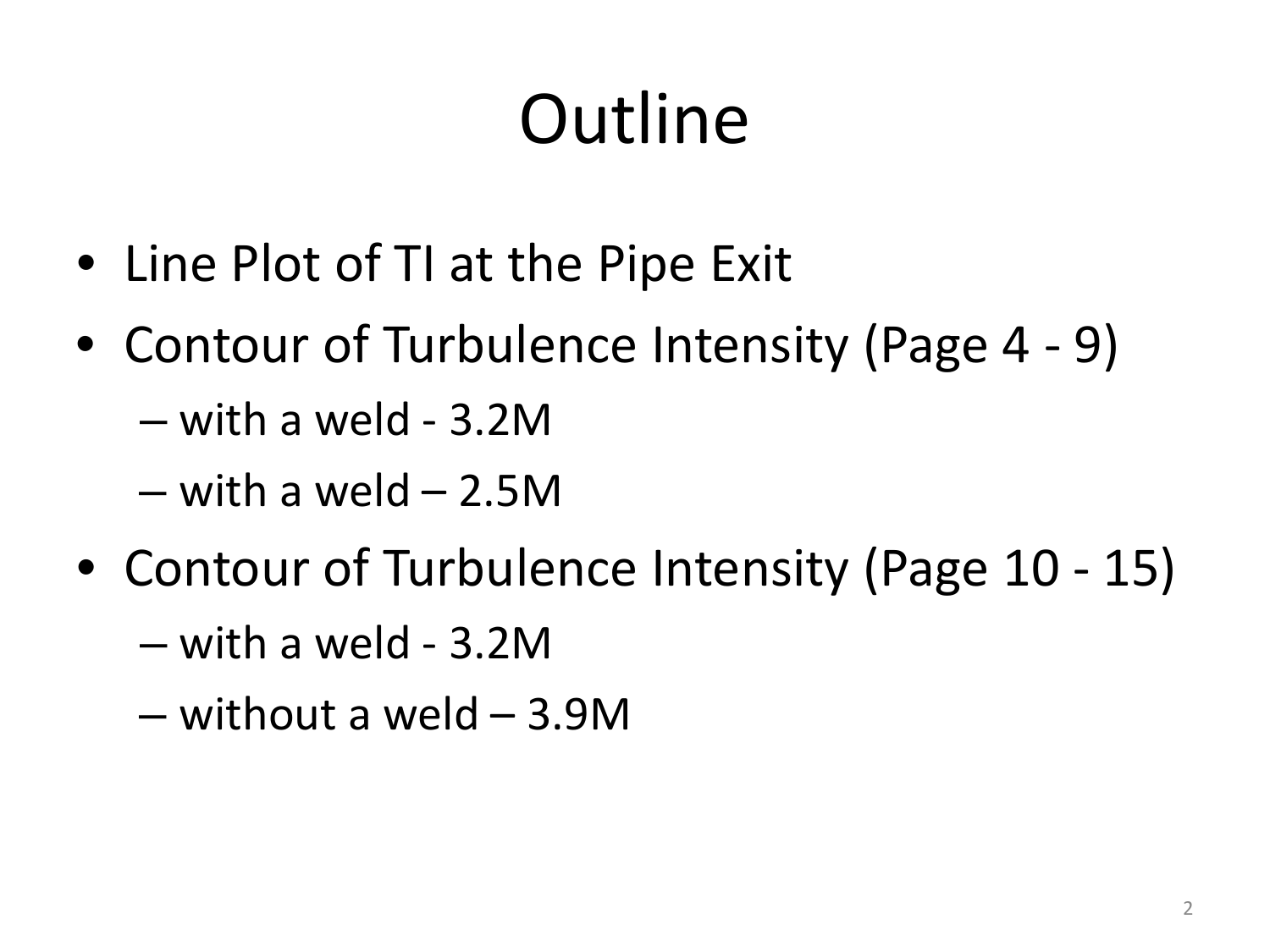# Line Plot of TI at the Pipe Exit

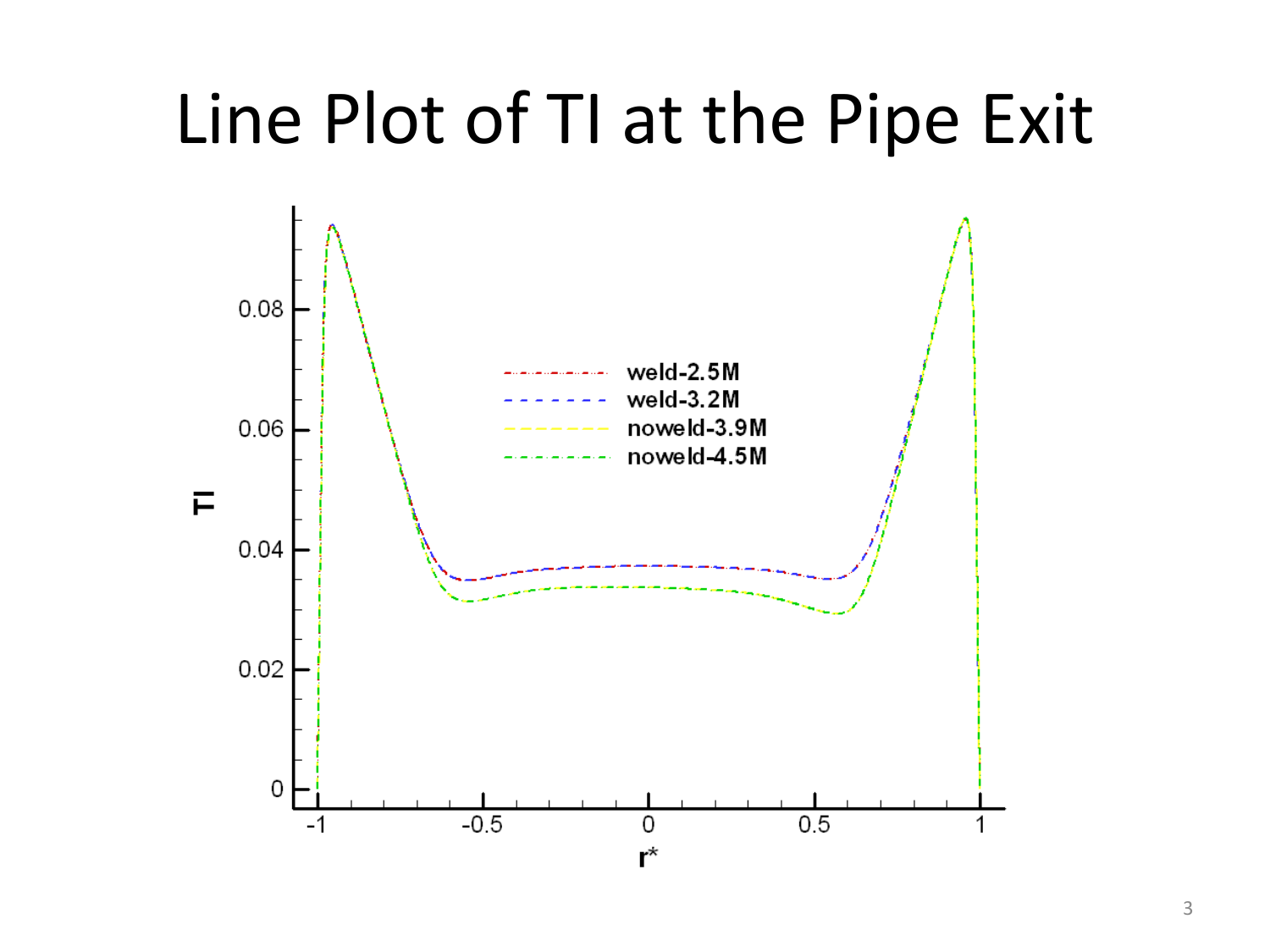### Contour of Turbulence Intensity  $(01 = 0)$

#### $(a-1) \theta1 = 0$  (with a weld - 3.2M)  $(b-1) \theta1 = 0$  (with a weld – 2.5M)

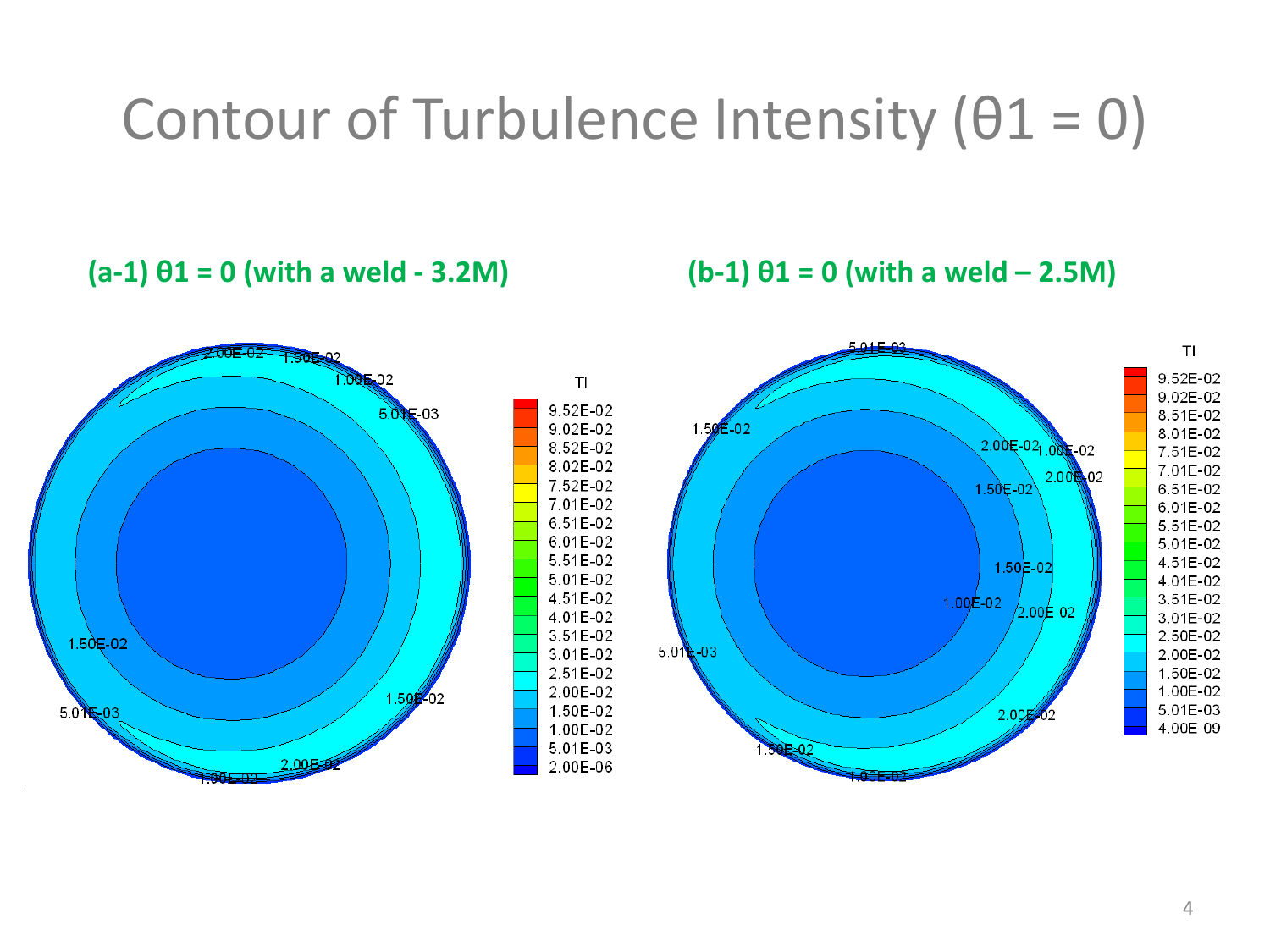## Contour of Turbulence Intensity  $(01 = 90)$

 $(a-2) \theta_1 = 90$  (with a weld - 3.2M)  $(b-2) \theta_1 = 90$  (with a weld – 2.5M)

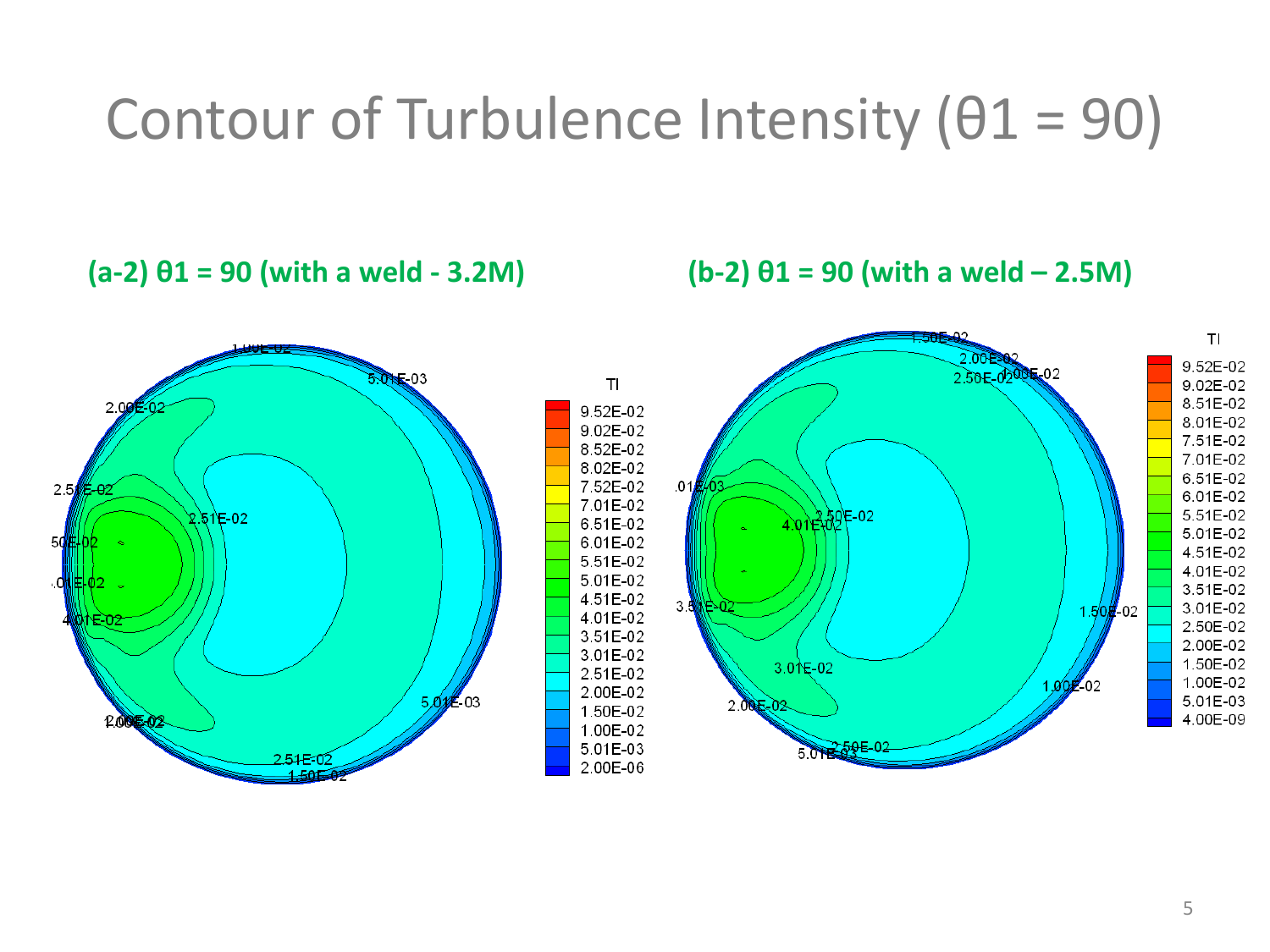## Contour of Turbulence Intensity  $(02 = 0)$

 $(a-3)$   $\theta$ **2**= 0 (with a weld - 3.2M)  $(b-3)$   $\theta$ **2**= 0 (with a weld – 2.5M)

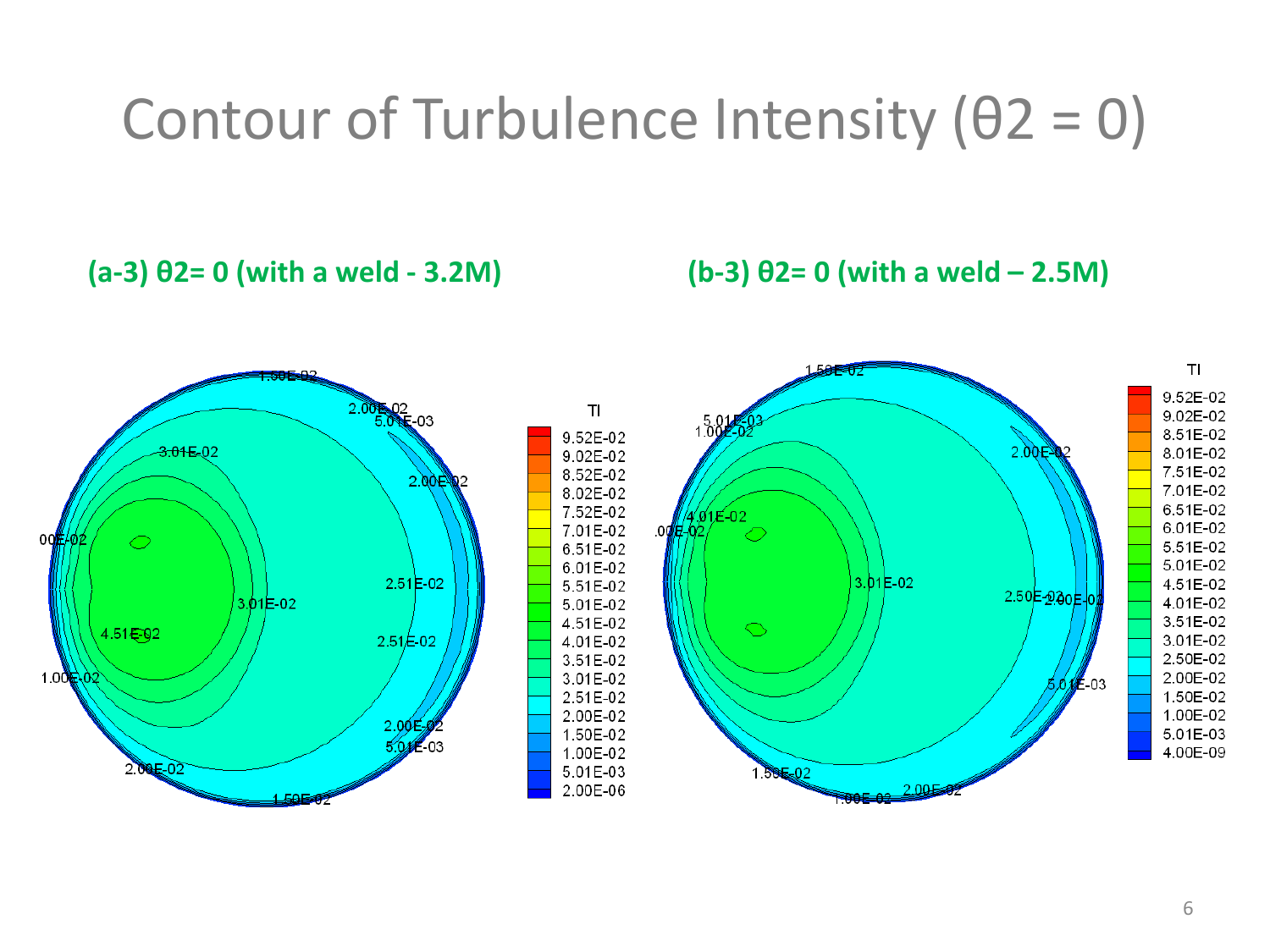#### Contour of Turbulence Intensity (θ2 = 90)

 $(a-4)$   $\theta$ **2** = 90 (with a weld - 3.2M)  $(b-4)$   $\theta$ **2** = 90 (with a weld – 2.5M)

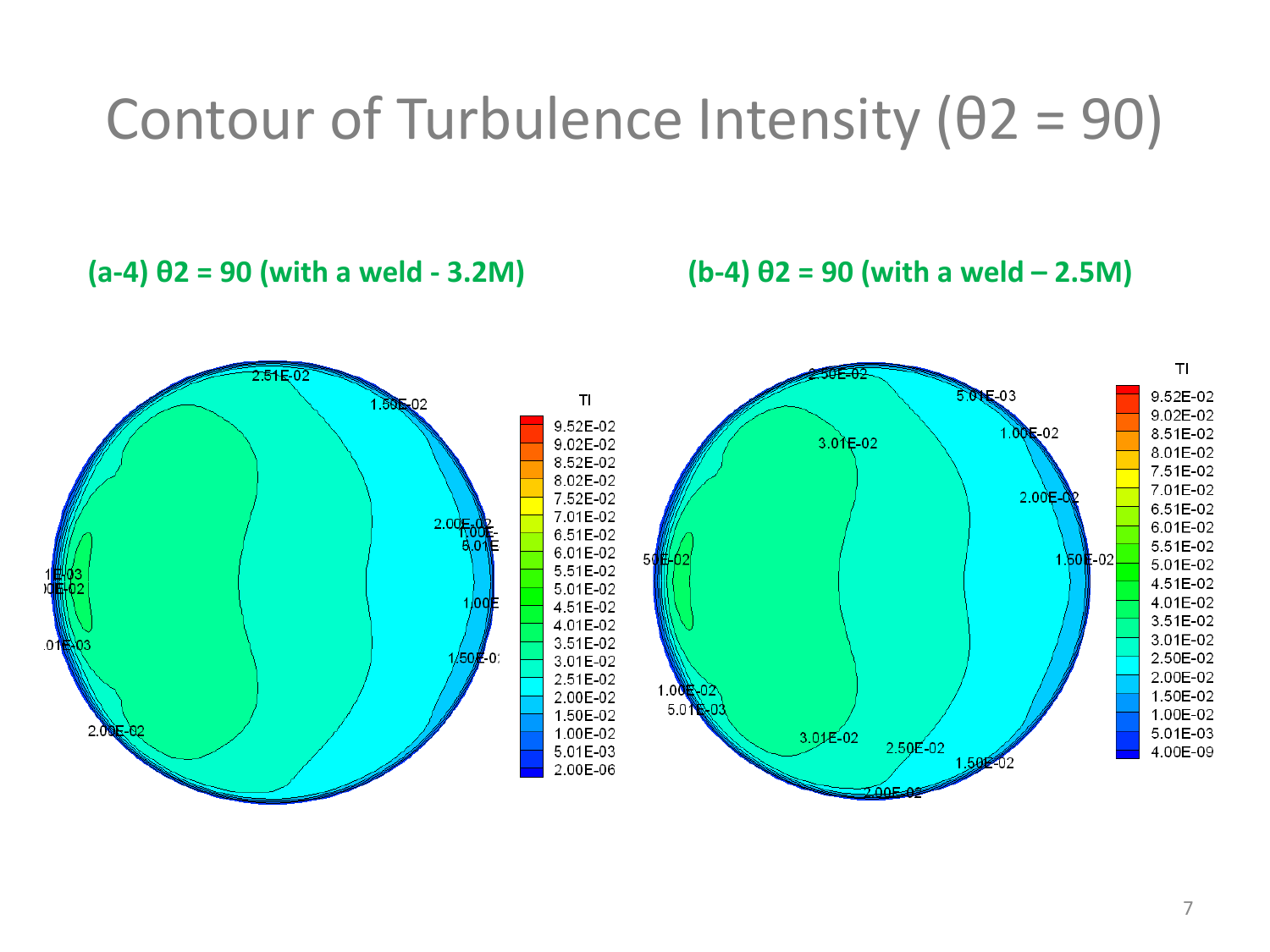#### Contour of Turbulence Intensity (s= 3.36)

**(a-5) s = 3.36 (with a weld - 3.2M) (b-5) s= 3.36 (with a weld – 2.5M)** 

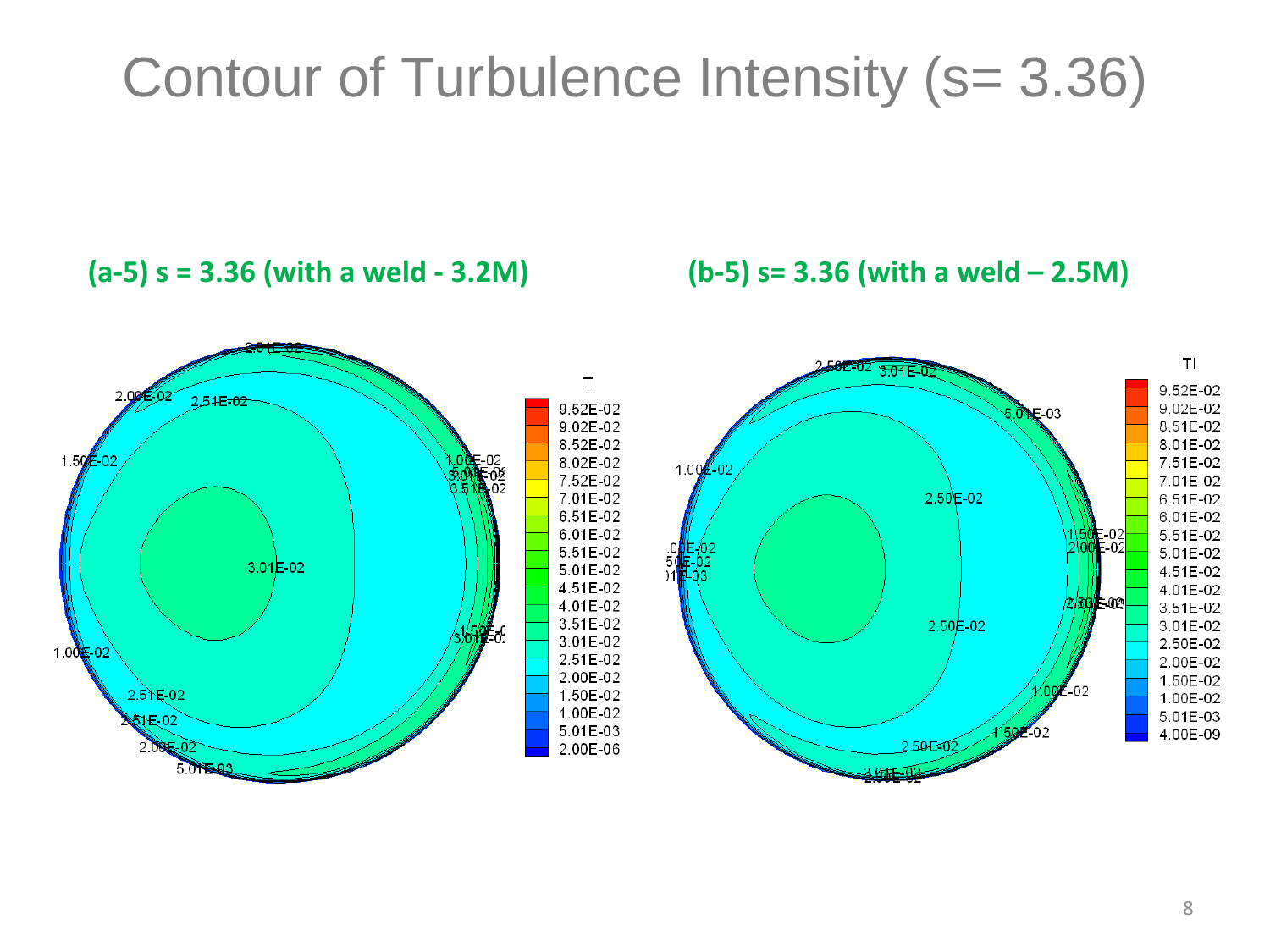## Contour of Turbulence Intensity (s= 8.3375)

#### **(a-6) s = 8.3375 (with a weld - 3.2M) (b-6) s= 8.3375 (with a weld – 2.5M)**

 $\boxed{\bigcirc}$ 



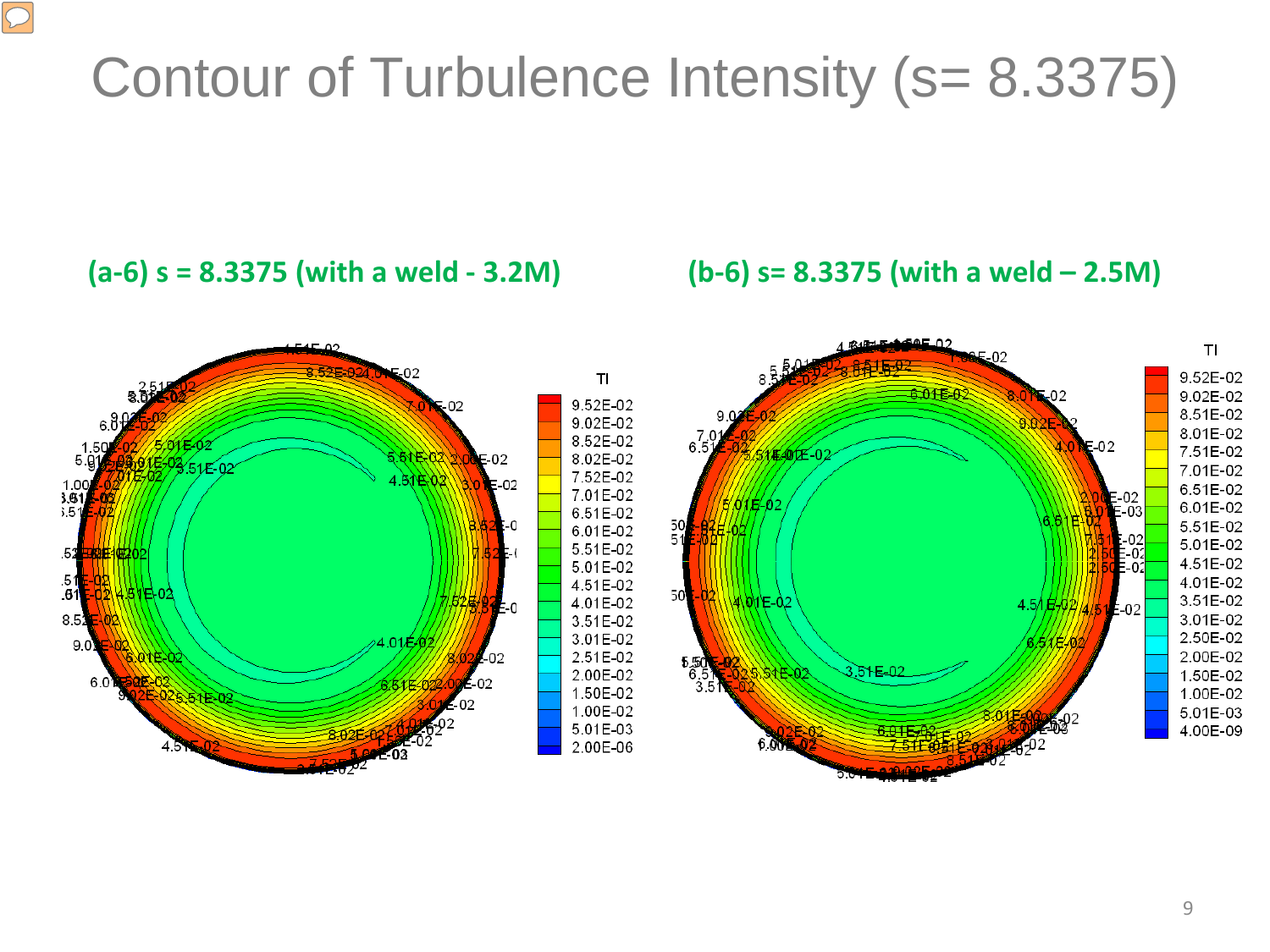## Contour of Turbulence Intensity  $(01 = 0)$

 $(a-1) \theta1 = 0$  (with a weld - 3.2M)  $(b-1) \theta1 = 0$  (without a weld - 3.9M)

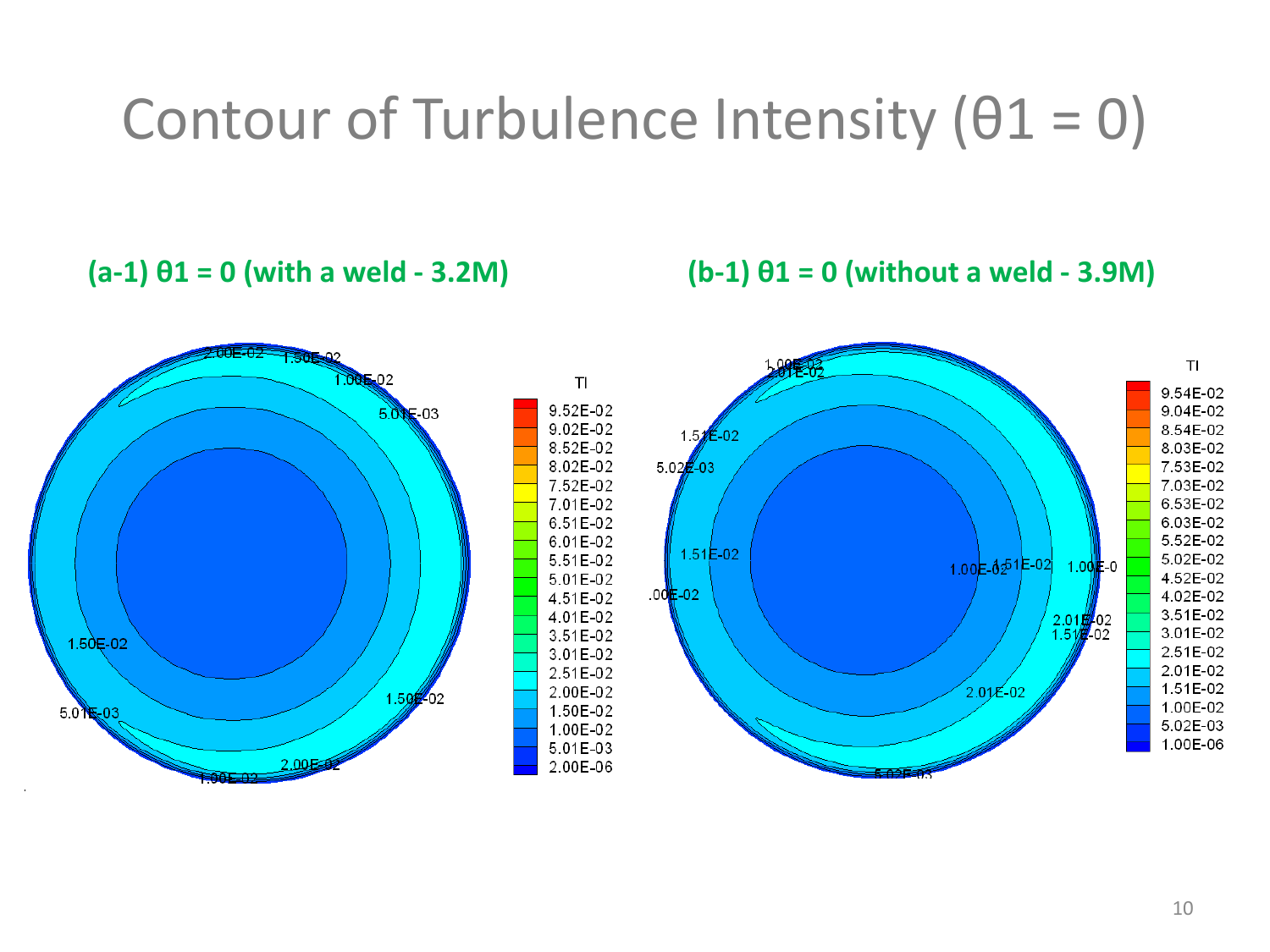## Contour of Turbulence Intensity  $(01 = 90)$

 $(a-2) \theta_1 = 90$  (with a weld - 3.2M)  $(b-2) \theta_1 = 90$  (without a weld - 3.9M)

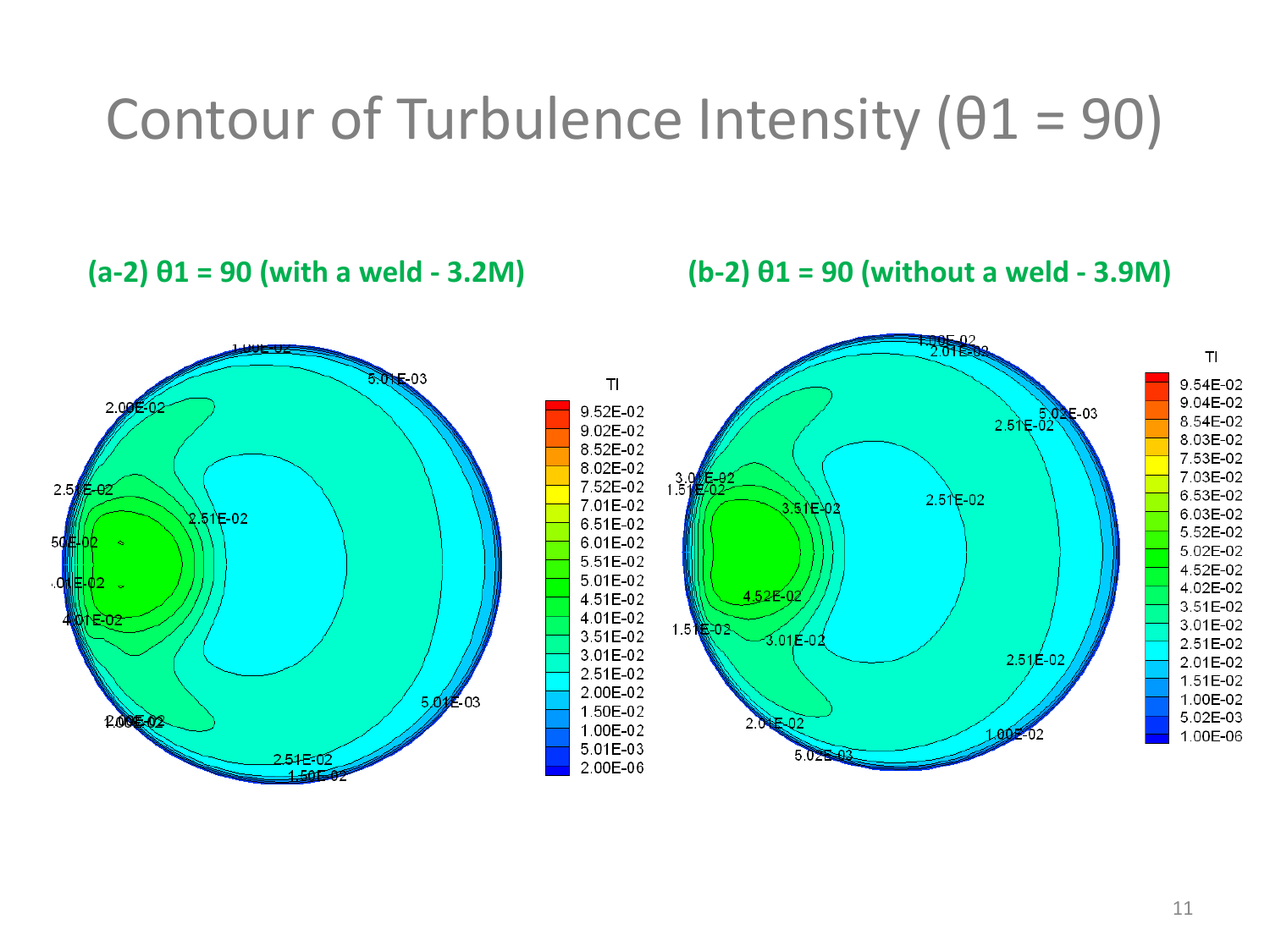## Contour of Turbulence Intensity  $(02 = 0)$

**(a-3)**  $\theta$ **2= 0 (with a weld - 3.2M) (b-3)**  $\theta$ **2= 0 (without a weld - 3.9M)** 

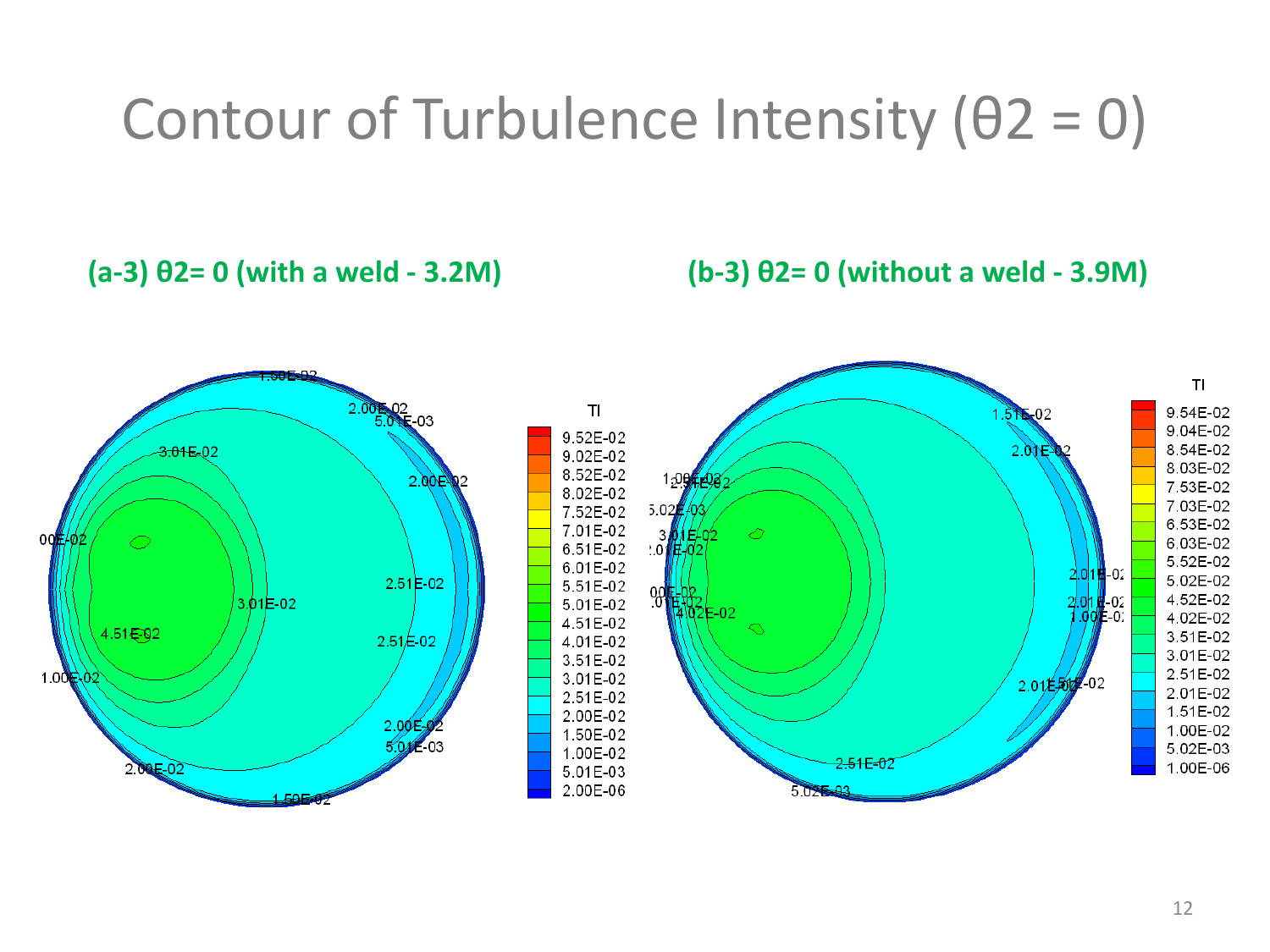### Contour of Turbulence Intensity  $(02 = 90)$

 $(a-4)$   $\theta$ **2** = 90 (with a weld - 3.2M)  $(b-4)$   $\theta$ **2** = 90 (without a weld - 3.9M)

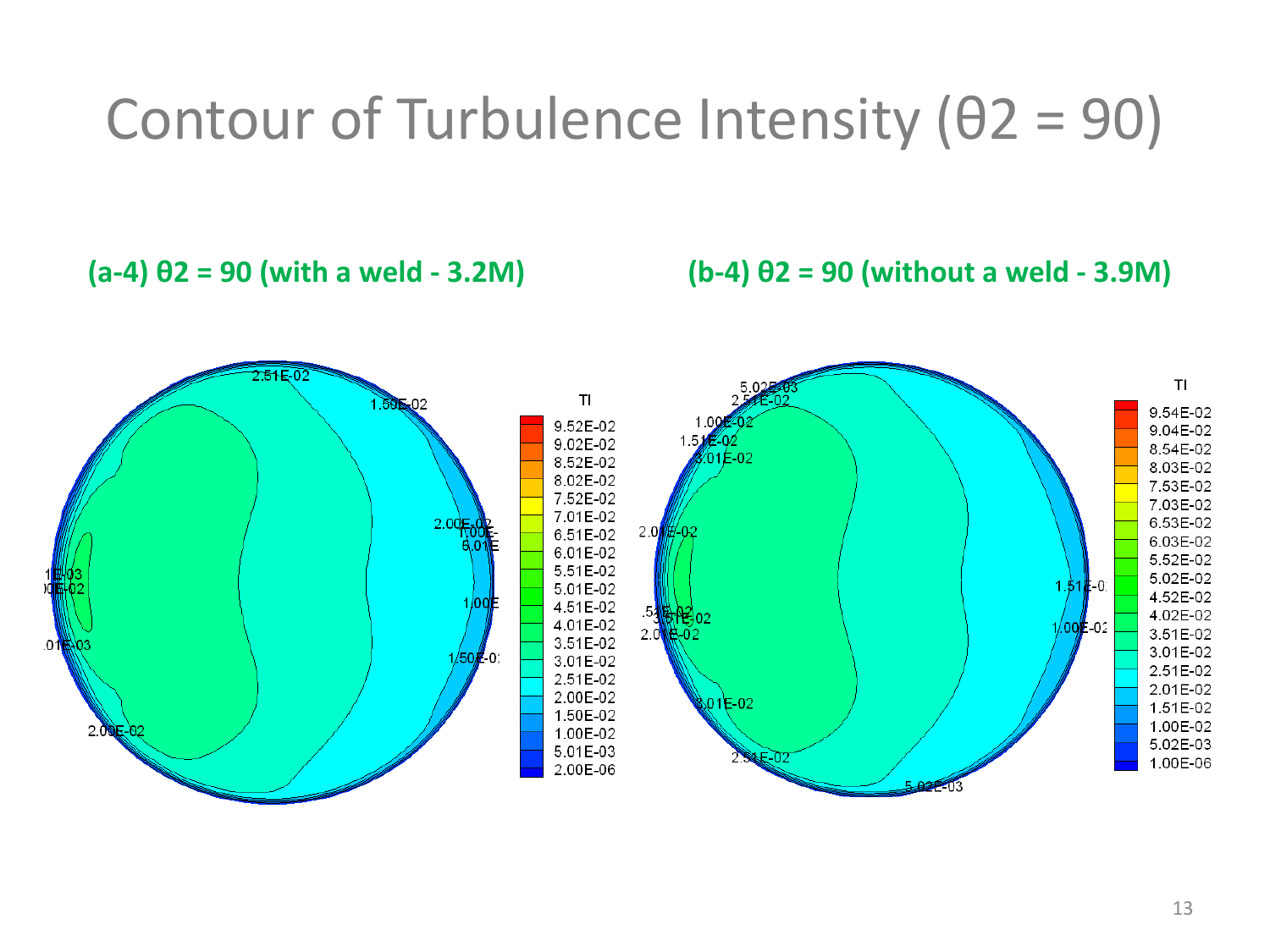#### Contour of Turbulence Intensity (s= 3.36)

**(a-5) s = 3.36 (with a weld - 3.2M) (b-5) s= 3.36 (without a weld - 3.9M)**